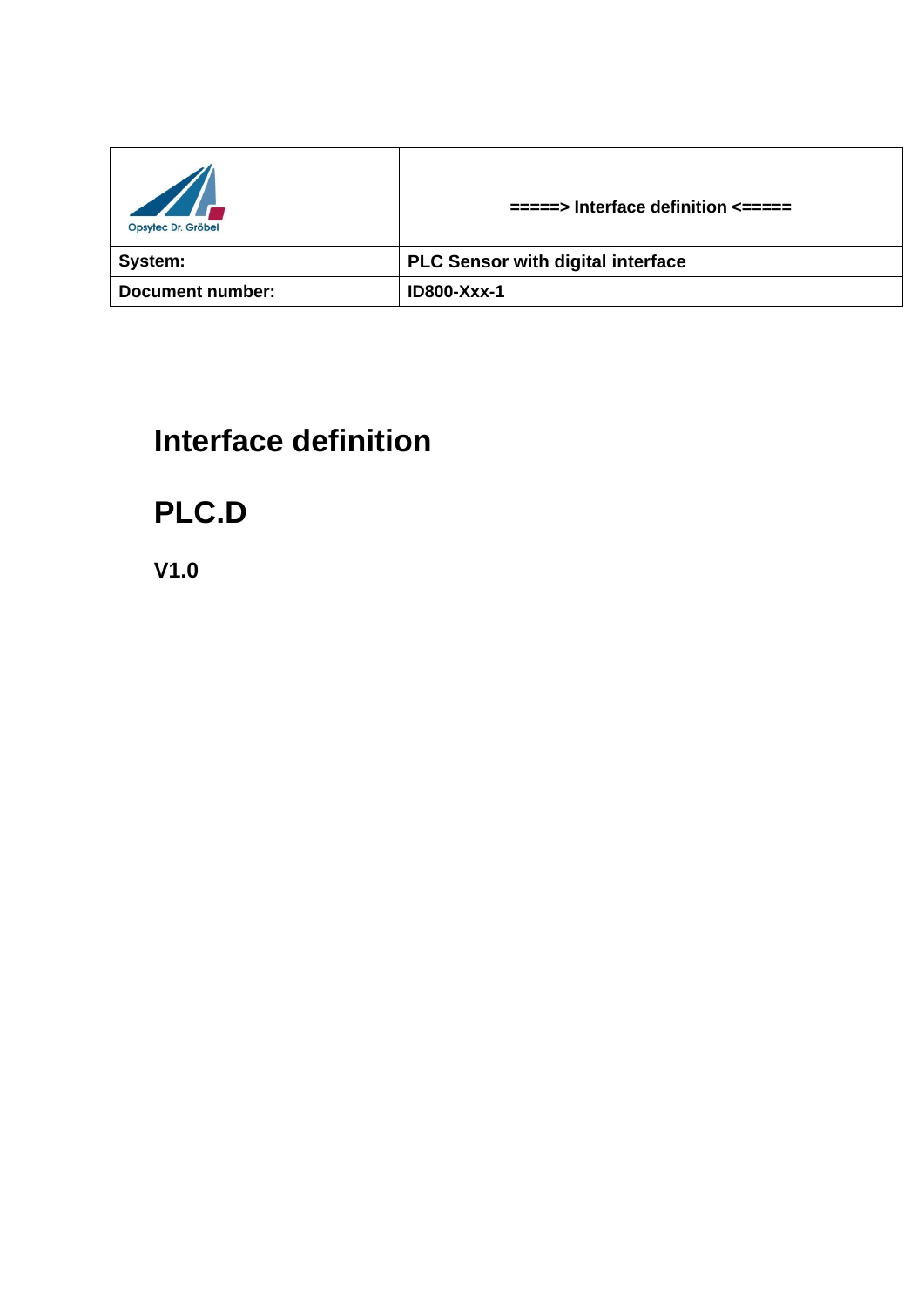|                                  | $DOK#$ :<br><b>ID800-Xxx-1</b> |
|----------------------------------|--------------------------------|
| $\sqrt{1}$<br>Opsytec Dr. Gröbel | PAGE 2 of 8                    |
| <b>INTERFACE DEFINITION</b>      |                                |

## **Change history**



We reserve the right to make changes in content. Opsytec Dr. Gröbel GmbH is not liable for any errors in this documentation. No liability shall be accepted for indirect damages arising from the delivery or use of this documentation, in as far as this is legally permissible.

| <b>Version</b> | <b>Editor</b> | <b>Date</b> | Change      |
|----------------|---------------|-------------|-------------|
| 1.0            | Rau           | 26.11.2020  | Translation |
|                |               |             |             |
|                |               |             |             |
|                |               |             |             |
|                |               |             |             |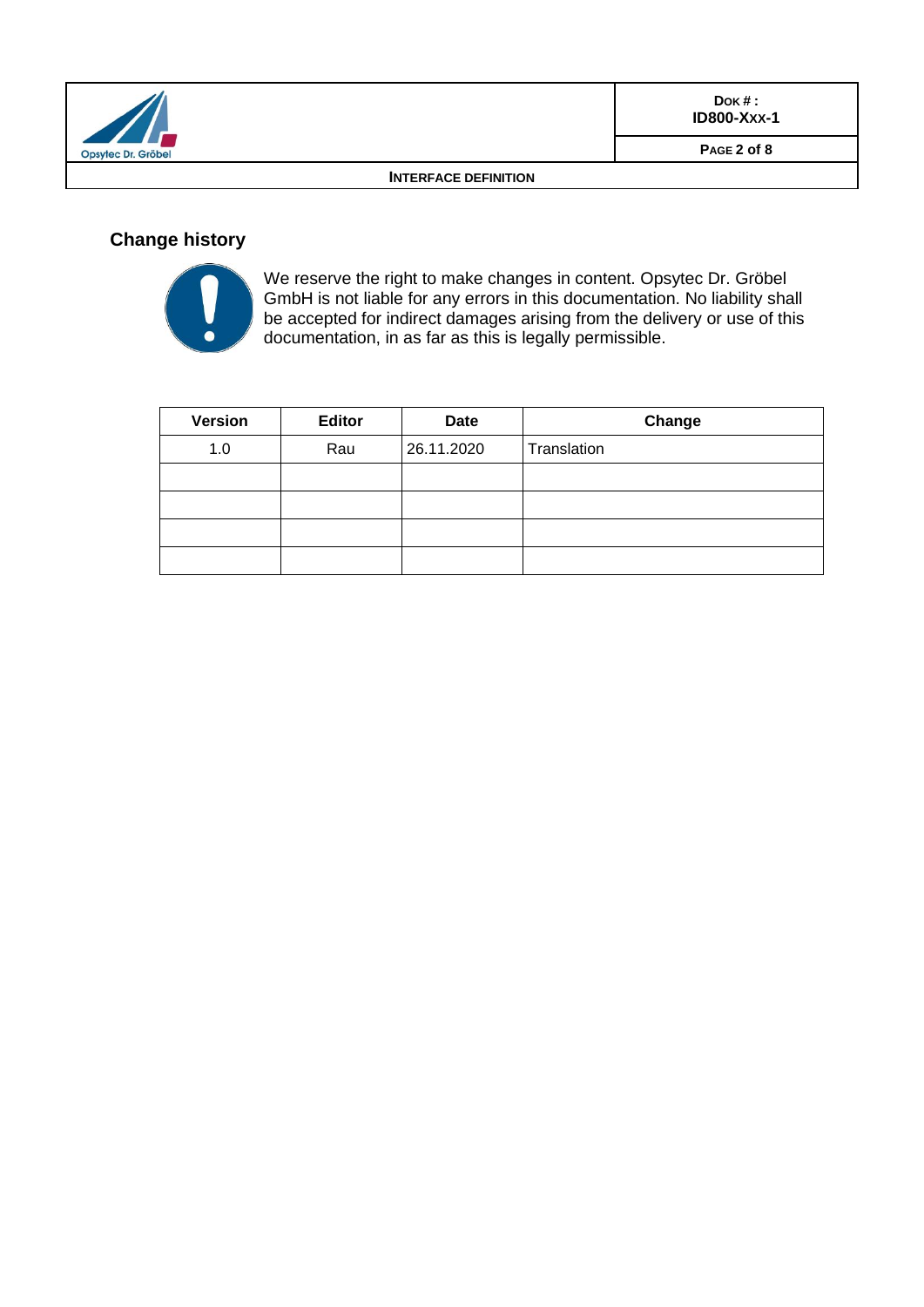|                                  | $DOK#$ :<br><b>ID800-Xxx-1</b> |
|----------------------------------|--------------------------------|
| $\sqrt{1}$<br>Opsytec Dr. Gröbel | PAGE 3 of 8                    |
| <b>INTERFACE DEFINITION</b>      |                                |

## **1 Programmierschnittstelle**

Communication with PLC.D Sensor is via USB, RS485 or RS232 communication depending on the option selected.

The communication takes place as ASCII communication, which is shown in the following example "*Query measured value*":

- **Controller sends:** DS\_MeasResult? {CR}{LF}
- **Sensor responds:** DS\_FbMeasResult : 1.2345E+01 (CRC) {CR}{LF}

The PLC.D sends only after a software or hardware request from the control. An exception to this is the "Continuous measuring mode".

Only one command/query is processed at a time.



The communication is available after the initialization of the sensor. Depending on the version the initialization can take some seconds.

#### **Definitions:**

- Baud rate: 115200 baud
- Parity: None
- Data-Bits: 8
- Stop-Bit: 1

#### **Type definition:**

- BOOL: ASCII representation of the value: " $1^{\circ}$  = TRUE; " $0^{\circ}$  = FALSE
- INT: ASCII representation of the value: 12345
- FLOAT: ASCII representation of the value: 1.2345E+01
- STRING: ASCII representation of an alphanumeric character string
- DATE: ASCII representation of a date in DD.MM.YYYY format
- ARRAY[1..8] of .... separated by {Tab}

Unused digits for INT or FLOAT must be described with "0".

For example, the specification of the averages with 5 corresponds to 05 as the transfer value

#### **Specifications for command structure:**

- Separation of answers and values by {Tab}
- Command end by {CR}{LF}
- Command and data separation by ":" (no {Tab} before and after :)
- commands are executed with"!"
- request for data are executed with"?" at the end (no {Tab})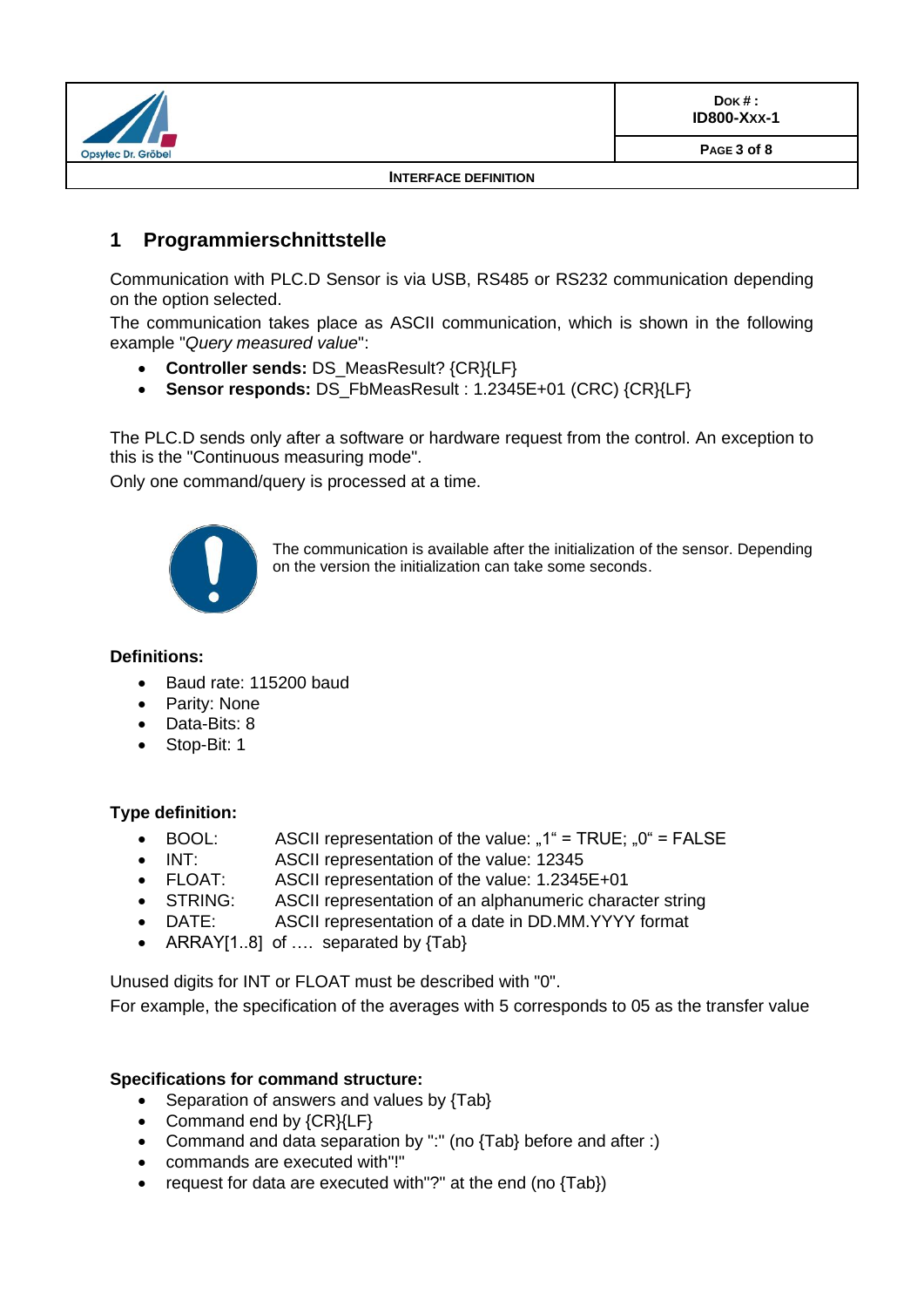

#### **INTERFACE DEFINITION**

- commands including data request are executed with"!?" at the end (no {Tab})
- For data that can be set (!?), the command (without data) is sent with ? to query the data. Example " DS\_MeasAVG ":
	- Set: DS\_MeasAVG:01!
		- Query: DS\_MeasAVG?
- Command length limit to 200 characters
- Unintelligible commands are confirmed by:
- NACK:No such command!{CR}{LF}

#### **Error Handling / Timeout:**

- Timeout for command processing; default value: 200 ms
- Time interval for new transmission; default value: 200 ms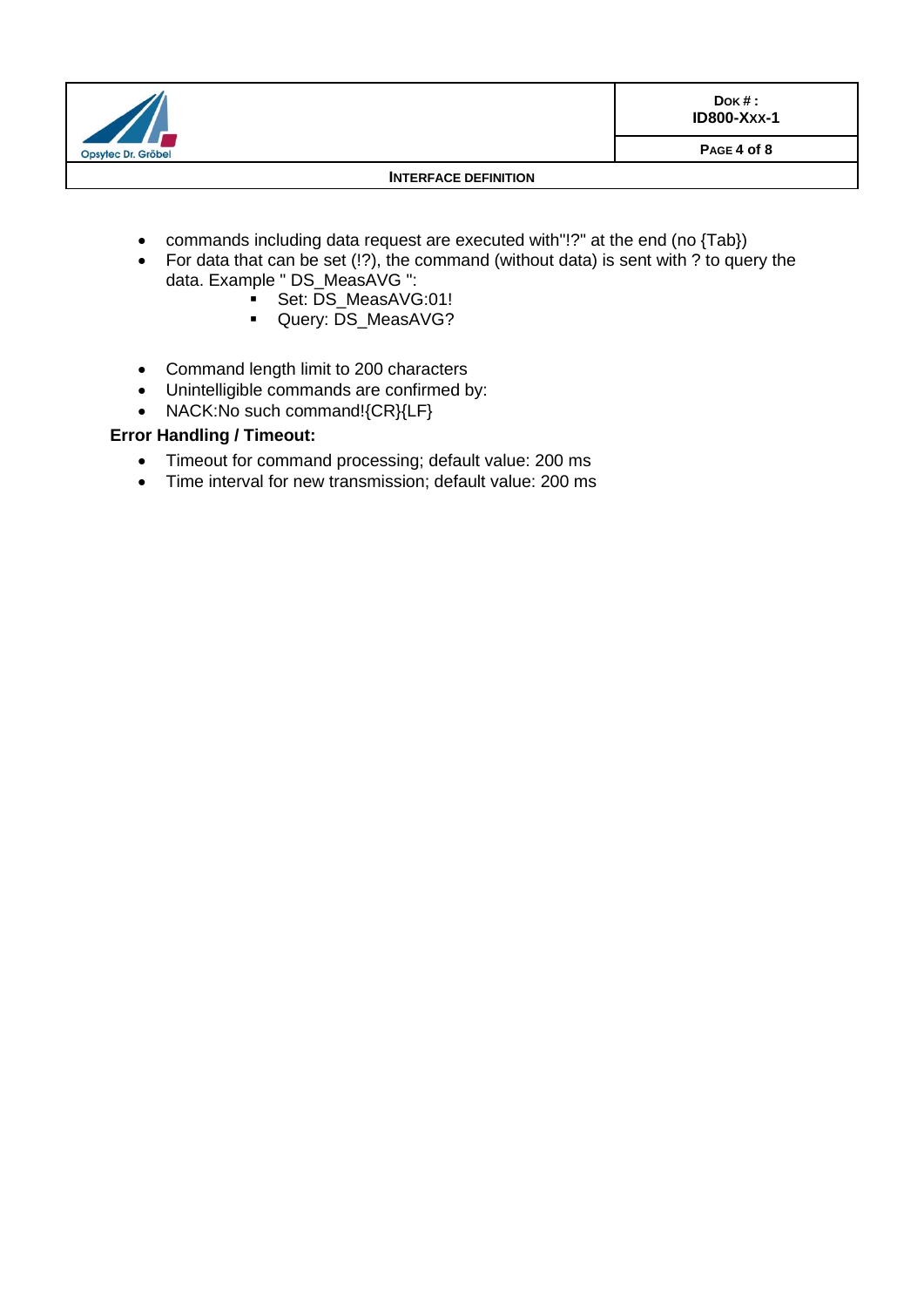

#### **INTERFACE DEFINITION**

## **2 Command overview**

| Verwendung                                 | <b>Befehl</b>       | <b>Antwort</b>                       | Wertebereich                                                                                                          |
|--------------------------------------------|---------------------|--------------------------------------|-----------------------------------------------------------------------------------------------------------------------|
| Query serial<br>number                     | DS_SerialNr?        | DS_FbSerialNr: 123456 (CRC)          | <b>STRING</b>                                                                                                         |
| Query type<br>number                       | DS_Type?            | DS_FbType: 800 Axx (CRC)             | <b>STRING</b>                                                                                                         |
| Query spectral<br>range                    | DS_Spectral?        | DS_FbSpectral:UVA+ (CR)              | <b>STRING</b>                                                                                                         |
| Query firmware                             | DS_Firmware?        | DS_FbFirmware: 01.03.25 (CRC)        | V00.00.00 - 99.99.99                                                                                                  |
| Command for<br>resetting the<br>PLC.D      | DS_Reset            | DS_FbReset (CRC)                     |                                                                                                                       |
| Calibration date<br>request                | DS_CalibDate?       | DS_FbCalibDate: 01.01.2020 (CRC)     | <b>DATE</b>                                                                                                           |
| Starting the<br>measurement                | <b>DS</b> StartMeas | DS_FbStartMeas (CRC)                 |                                                                                                                       |
| Request of the<br>measurement<br>result    | DS_MeasResult       | DS FbMeasResult: 1.2345E+01<br>(CRC) | <b>FLOAT</b>                                                                                                          |
| Request of the<br>measuring mode           | DS_DataMode         | DS_FbDataMode:1 (CRC)                | 1: Software-Polling<br>2: Hardware-Trigger<br>with transfer<br>3: Hardware-Trigger<br>w/o transfer<br>4: continuously |
| Request of the<br>unit                     | DS_Unit             | DS_FbUnit: mW/cm <sup>2</sup> (CRC)  | <b>STRING</b>                                                                                                         |
| Request of the<br>measuring range          | DS_Range            | DS FbRange: 10000 (CRC)              | <b>INTEGER</b>                                                                                                        |
| Request of the<br>transmission<br>interval | DS_ContTime         | DS_FbContTime: 05m (CRC)             | <b>INTEGER</b><br>+<br><b>Time Character</b><br>s: seconds (1-59)<br>m: minutes (1-59)<br>h: hours (1-24)             |
| Request of<br>averages                     | DS_MeasAVG          | DS_FbMeasAVG: 04 (CRC)               | <b>INTEGER</b><br>199                                                                                                 |
|                                            |                     |                                      |                                                                                                                       |
|                                            |                     |                                      |                                                                                                                       |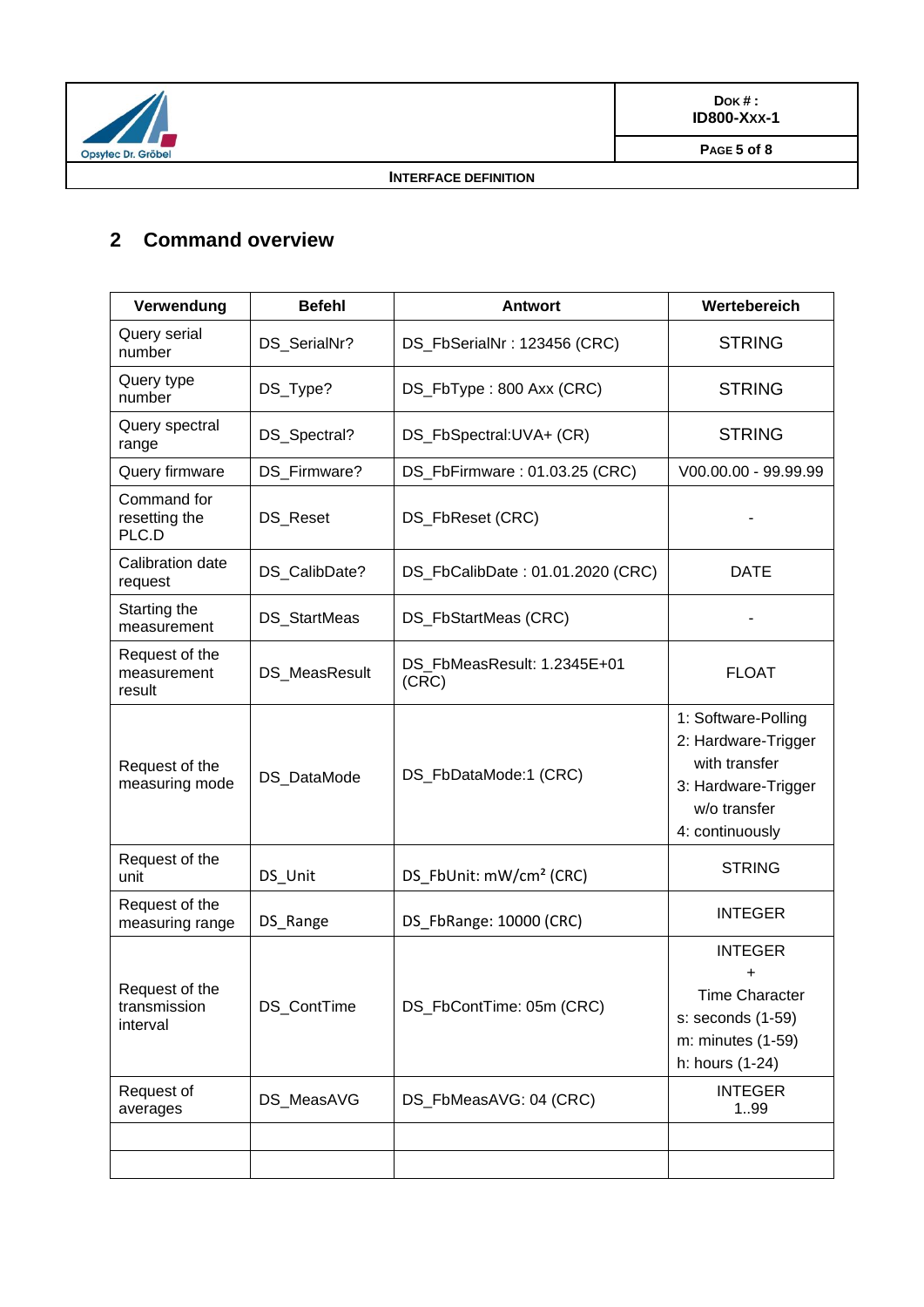|                             | $DOK#$ :<br><b>ID800-Xxx-1</b> |
|-----------------------------|--------------------------------|
| Opsytec Dr. Gröbel          | PAGE 6 of 8                    |
| <b>INTERFACE DEFINITION</b> |                                |

#### **Checksumme:**

All responses sent with data content are be provided with a checksum (CRC-16). This is evaluated accordingly for correctness. The checksum is always at the end of the message, separated by TAB, which is part of the data to be checked.

The checksum is defined as follows:

Typ:CRC-16 CRC Polynomial: 0x8005 Init CRC value: 0x0000 Final XOR value: 0x0000 Reflect data (byte): No Reflect CRC (word): No Example (ASCII): 123456789 Ergebnis: 0xFEE8

The checksum is omitted fort he commands to the PLC.D sensor. The checksum is always at the end of the answers. Example:

Command to set averaging to 5: DS\_MeasAVG:05!?

Answer (spaces are tabs): DS\_FbMeasAVG:05 0xE4ED

Further examples are given below. The checksum here is only given as an example.

DS\_MeasAVG? DS\_FbMeasAVG:05{Tab}0xE4ED

DS\_MeasAVG:05!? DS\_FbMeasAVG:05{Tab}0xE4ED

DS\_SerialNr? DS\_FbSerialNr:987654{Tab}0x02DF

DS\_StartMeas? DS\_FbStartMeas{Tab}0xBE37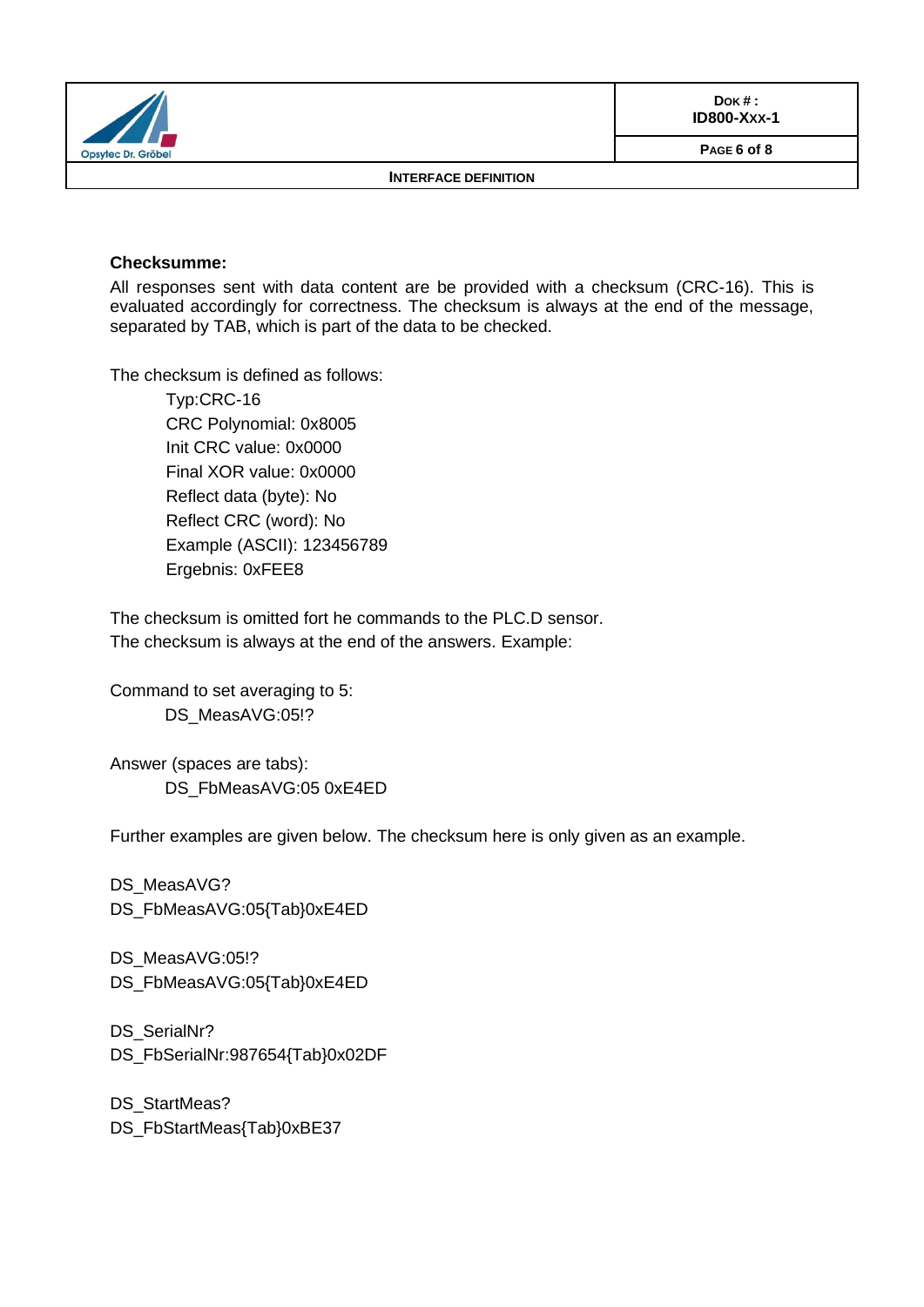

**DOK # : ID800-XXX-1**

**PAGE 7 of 8**

#### **INTERFACE DEFINITION**



Individual functions are not available for every firmware. Therefore always check the firmware version too.